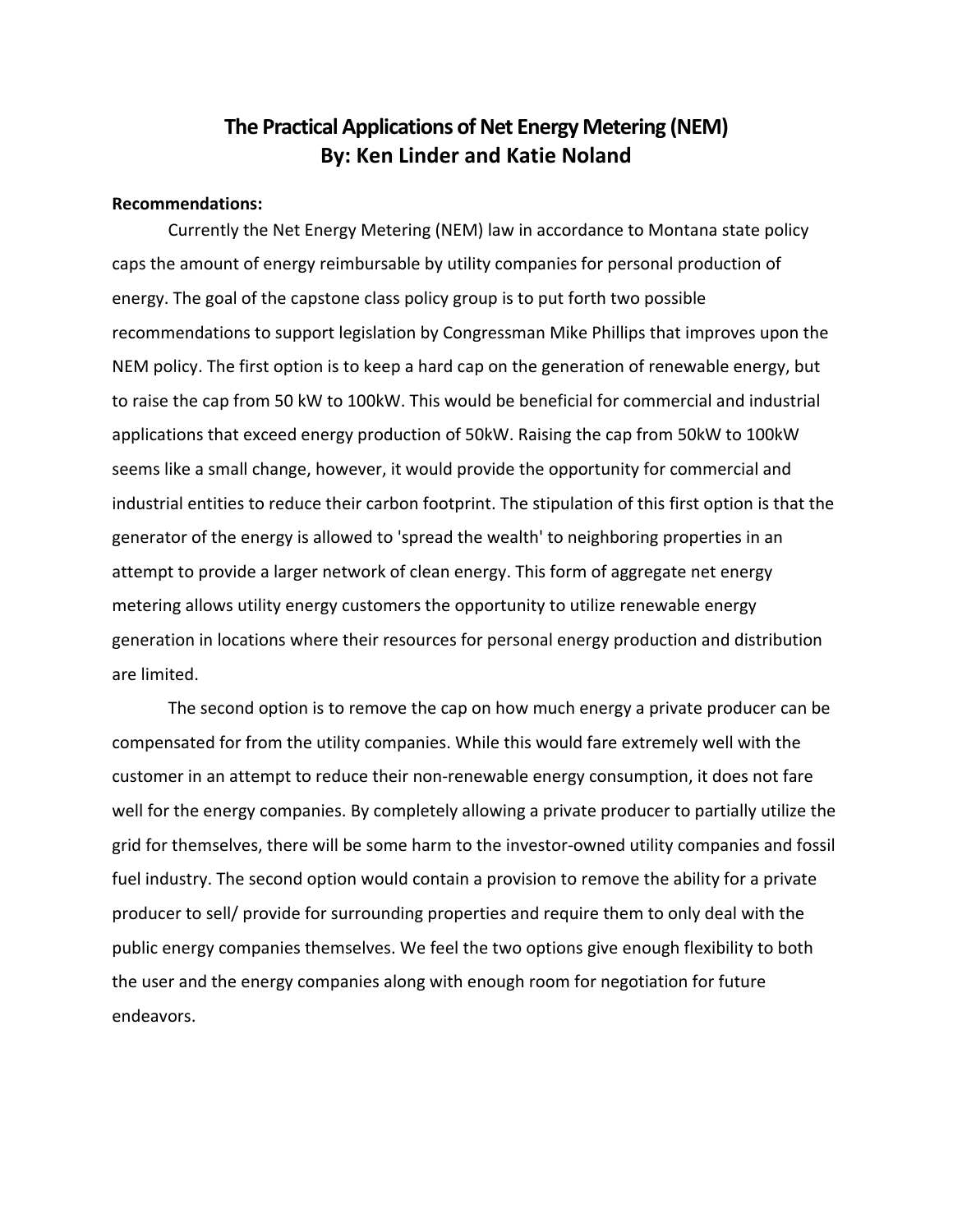## **What is Net Metering?**

 The ultimate goal of renewable energy is for the general public's energy use to be self‐ sustaining. Doing so allows the users to plug energy back into the grid, and potentially eliminate or reduce their energy bills. People can get reimbursed by their energy provider for the energy they generate by three mechanisms: feed in tariffs, net purchase and sales system, and net metering (Yamamoto 2012). This paper will focus primarily on net metering, however, the differences between all three are important to keep in mind as a matter of perspective. With the first mechanism (feed‐in tariffs) the energy company agrees to pay for *all* energy generated by the renewable source at a set rate for a certain number of years, determined by the agreement between the private producer and utility company. During that period, the energy company is buying all of the home‐produced energy while the user still pays their energy bills in full through the agreement date (Yamamoto 2012).

 In the net purchase and sale model, the energy generation is compared on a moment‐ by‐moment basis. During a given period of time (hourly, daily etc.), any surplus produced by a household above what they require is credited back to the house on their next bill. Net Metering or NEM on the other hand is only done on a month‐to‐month basis. Unlike the purchase and sales model, the meter is only checked once a month along with the normal energy bill. If the energy produced exceeds what was used, the energy will be credited back to the household. If the household fails to exceed their consumption, they are then charged for the difference (Yamamoto 2012).

 Renewable energy was a popular trend back in the mid 90's. An article in a 2005 issue of  the Electric Journal called '*The Giant Headache that is Net Metering*' points out that PV solar panels started to emerge in particularly well lit regions that stayed light during long summer days and longer times during the winter months. Net metering was created for energy companies to monitor and reward those with the money to install and maintain solar panels. However the application of PV panels quickly outgrew the idea of net metering, so much so that some schools in California were, in a sense, fully utilizing the idea to their benefit. The schools would stockpile credits from the panels during the summer months when their energy usage was at a minimum and apply them during high usage months, in essence beating the system (Electricity Journal 2005).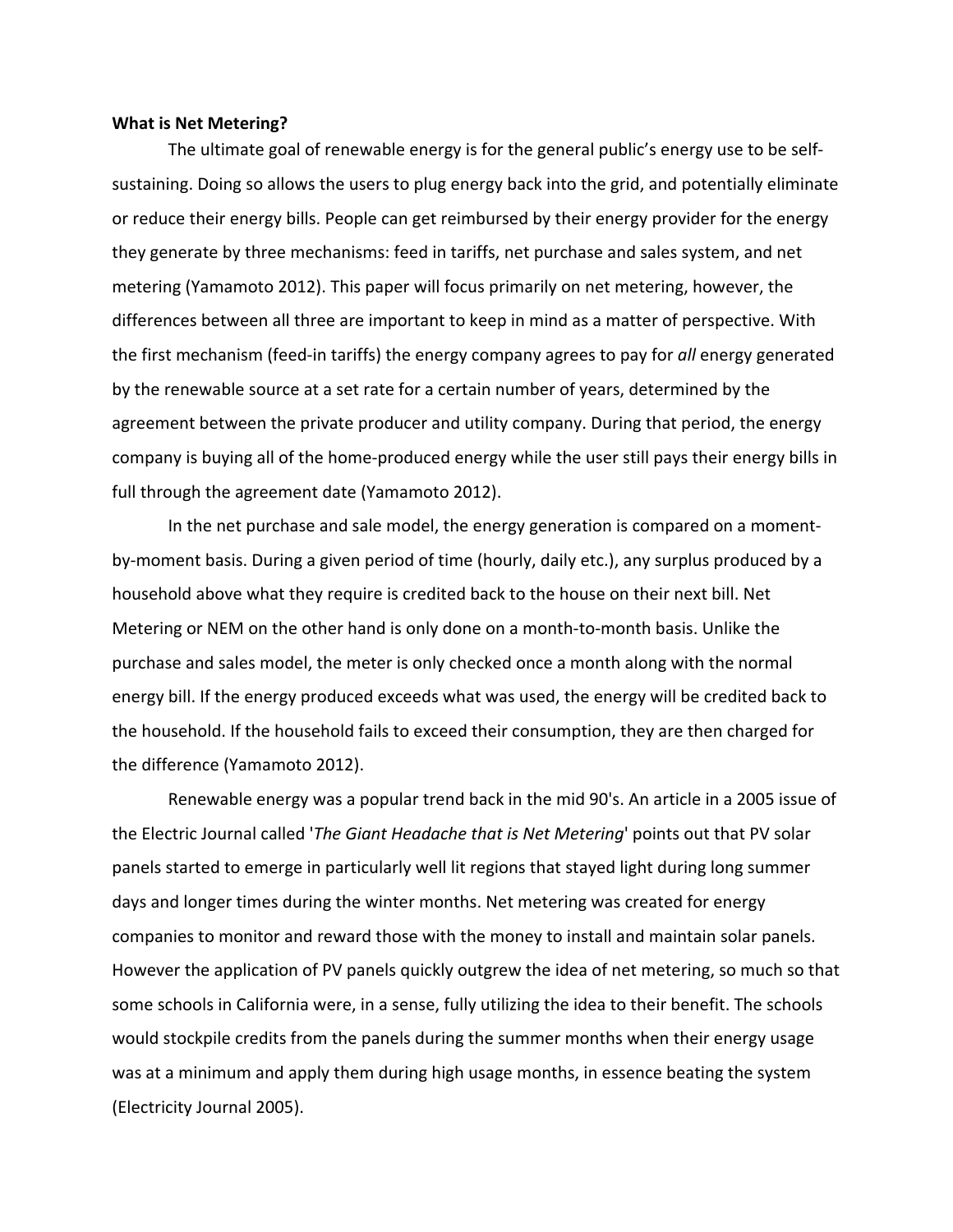Recently, stipulations have been put in place to circumvent these issues. Policies were created to stop schools from banking credits all summer to spend during the school year in their attempt to reduce their energy bill to nearly nothing. In a similar sense the credits individuals or private entities receive have stipulations that all credits used have an expiration, putting a limit on how long and how many a user can accumulate. Once past the expiration date, the user goes back to zero credits to start accumulating again. Overall, the goal of the energy companies is not to punish the user for having their own source of energy, but to "encourage private investment into renewable resources" (Stoutenborough & Beverlin 2008).

## **State Regulation:**

 Net metering policies have been established in 44 states in the U.S. (Durkay 2014). In Montana, the net metering law was enacted in 1999 for all customers of investor‐owned utilities. These include companies like NorthWestern Energy and Montana‐Dakota Utilities systems. In 2008, the policy was revised to include 26 Montana electric cooperatives. Each member of an energy cooperative is part owner and investor of the energy company (Berry 1994).

 As of 2013, the main topics of Montana State Code 69‐8‐103 are as follows:  *"Net metering system" means a facility for the production of electrical energy that: (a) uses as its fuel solar, wind, or hydropower; (b) has a generating capacity of not more than 50 kilowatts; (c) is located on the customer‐generator's premises; (d) operates in parallel with the utility's distribution facilities; and (e) is intended primarily to offset part or all of the customer‐generator's requirements for electricity.*

 To summarize, there is a generating capacity cap of 50 kilowatts for systems that generate energy by solar, wind or hydropower that feed into the utility company mainframes. 50kW is enough to power 8‐10 homes in Montana. These systems have to be located on the property of the customer who is producing the energy as a way to offset their electricity costs. These systems also need to work alongside the utility transmission and distribution lines in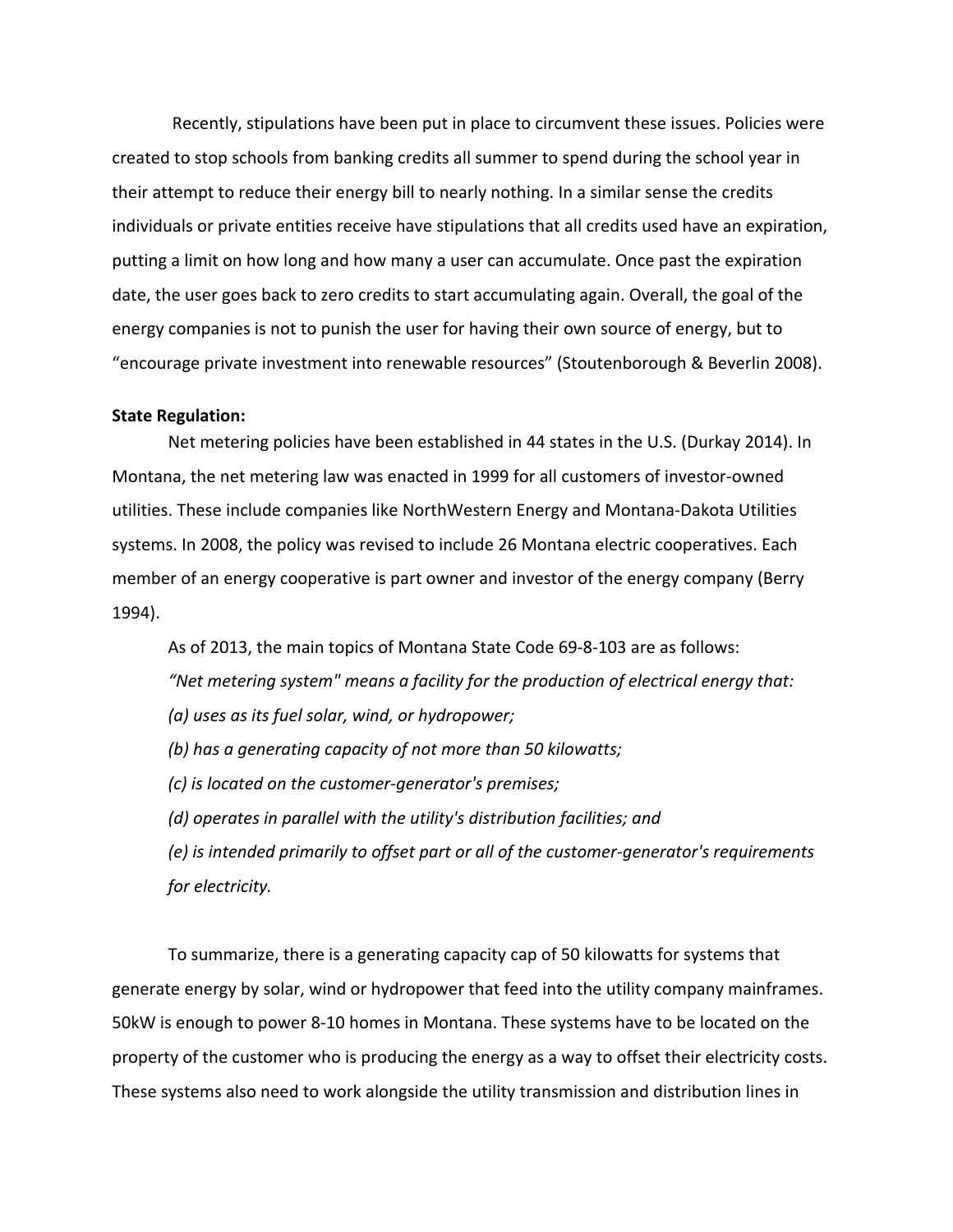order to capture the energy created and to send it through the utilities energy grid. The cap for energy cooperatives is a 10kW capacity system. Energy produced by the renewables in the member-owned cooperatives can come from multiple locations as well as be used for multiple locations unlike the utility system policy. The cap is lowered for energy cooperatives likely because of the business competition they create between utility companies and themselves.

 There have been attempts to raise the cap for commercial and industrial businesses whose inputs of electricity exceed 50kW. In 2012 Senator Mike Phillips proposed an amendment (SB 247) to the Montana Code 69‐8‐103 during the state senate legislative session. Section 2 of this policy allows energy companies to absorb customer credits earned after the 12-month billing period is over. The amendment consisted of eliminating all of section 2 and raising the electricity production cap of 50kW to 100kW. Another policy that was considered to be eliminated was a statement that allows customers to produce energy and sell it to the utility company only if it is on the land they are using the electricity on or abutting, contiguous land. The Phillips amendment was not passed in the Montana State Senate in March of 2013, although the final count was close, with 24 votes for and 26 votes against the amendment.

#### **Pros:**

 There are benefits for both the private producers and energy companies in allowing a greater amount of power generation by renewables. The consumer makes the initial investment in the renewable energy system (most commonly PV solar panels) which is generally the most expensive part of generating clean energy. Once the initial investment is made, the energy company allows the individual to generate their own clean energy which is then returned to the grid in return for credits which can be applied towards lowering their energy bill (Stoutenborough & Beverlin 2008). The individual pays off the initial investment with hopes of seeing a positive gain and return on that investment. The monetary return is not necessarily the reason people install renewable systems. The personal choice to live sustainably is often more important than the monetary investment in renewables (Ekundayo et al. 2011).

 The advantage for the energy company is more theoretical: the excess energy produced by the customer is less than what is required for that given area. No reliance exists on the amount of power a customer produces in order to run a utility system efficiently. The likelihood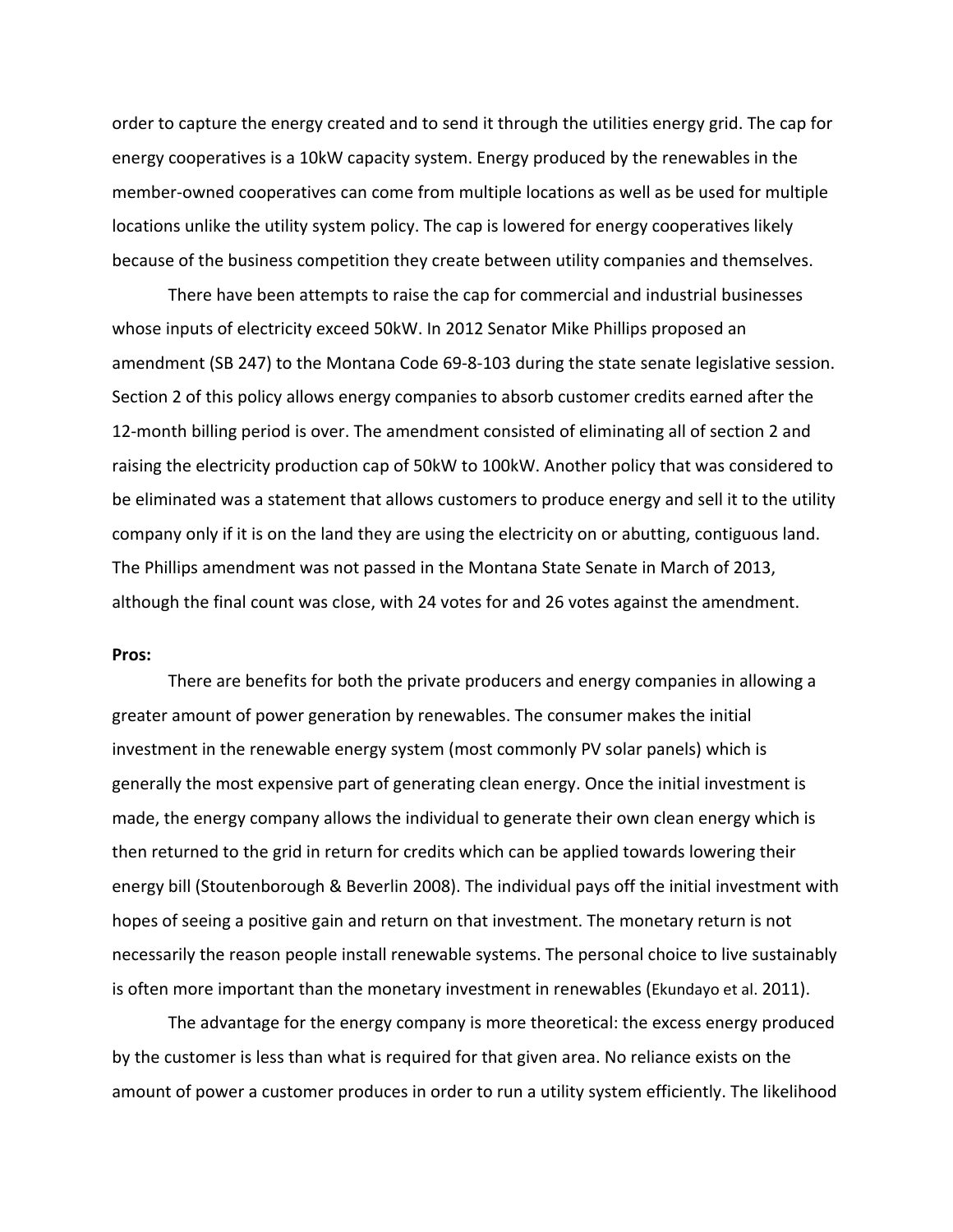that a utility company will turn around and down size their power generation for the sake of a few houses is relativity slim. The reduction in power needed to a certain area does lend itself and making positive strides to encourage more individuals to start generating their own clean energy (Gupta et al. 2009). well to the idea that the power company is cutting down on its carbon emission in that area

### **Cons:**

 Most of those opposed to NEM are utility companies for a number of reasons but there are also features of the process that can disincentivize customers from participating as well. The utility companies are concerned with losing revenue due to a loss of subsidies for the energy generated for them by their regular consumers. The state policies governing NEM also harm public energy producers because of the limits on energy production for credit and potential energy credit losses.

 Utility customers that generate energy can send it back to their utility company via the electrical grid for credit. Energy credits can equal the value of their payments per kWh cost of energy from the utility company as a retail price paying customer of the utility company. Utility companies believe that customers participating in NEM are inadvertently receiving subsidies. The retail prices that the utility company generates includes the cost of transmission and distribution, administration, and profits in addition to a utilities energy cost (Wan & Green 1998). The renewable energy that the public creates only feeds energy into the grid. They do not contribute to the maintenance of the grid or the work on the power lines that connect the systems. Since the power companies are normally subsidized by the federal government for their work and maintenance, the customer inputting energy is instead getting the subsidy (Adeyeye et al .2009).

 Special materials and equipment are needed to connect the privately produced energy to the power company's mainframe which can lead to safety concerns because the energy company's infrastructure is not accustomed to adding publically generated energy to their bigger production systems. The customer has to pay for the installation and connection of their renewable energy system with the utility company's mainframe but after the installation, the maintenance at the mainframe connection point is the responsibility of the utility companies.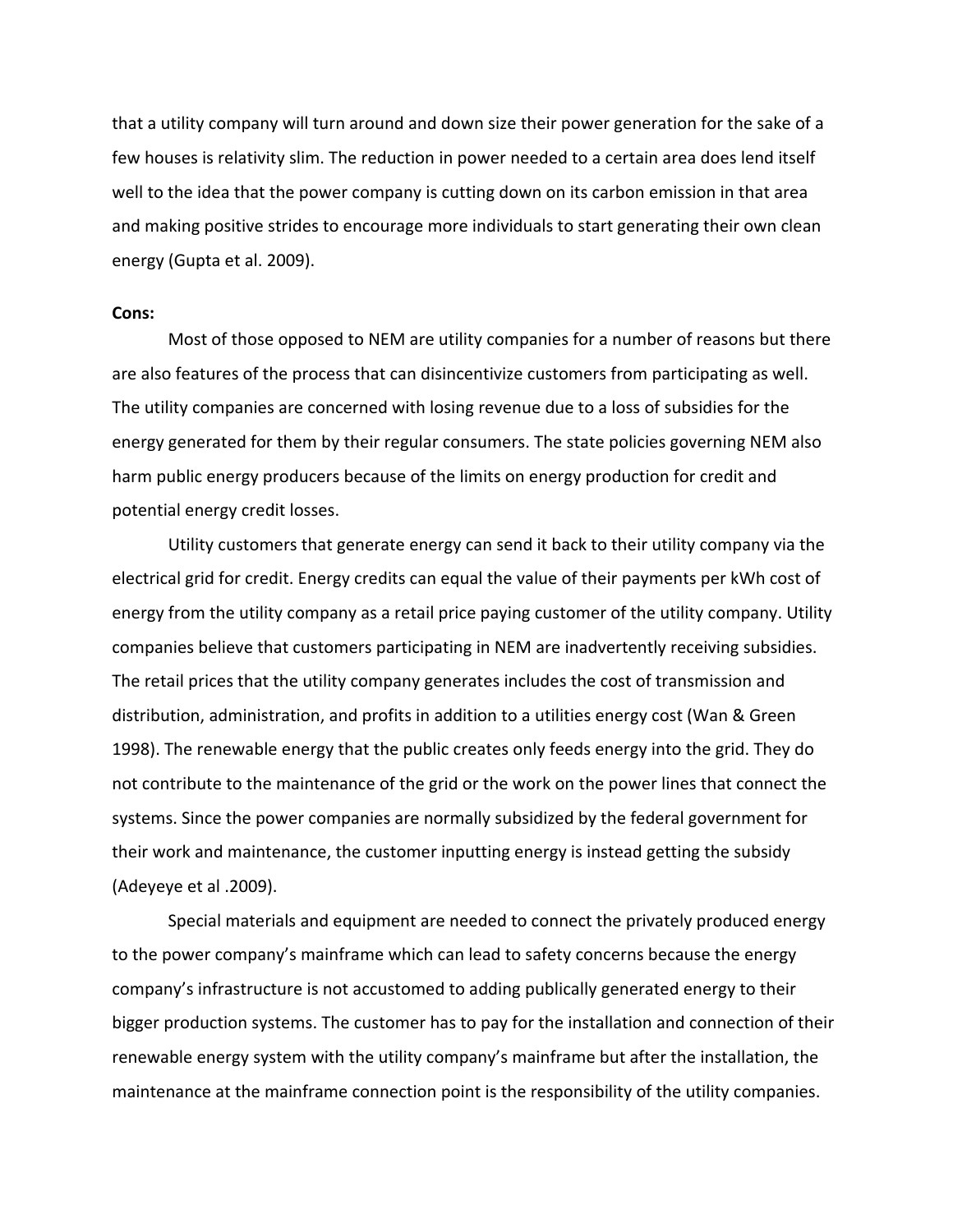By having more than one connection point for energy input into the grid, the chances of energy shorts and problems with the system increase exponentially.

 The downside to the consumer is that even though the energy they are feeding into the system is equal to the price of the energy they would be consuming, their maintenance and start‐up costs of the renewable energy system are not added into the equation. The subsidy they are supposedly getting transferred from the energy company is drawn down by other costs to the renewable energy unit. Even though some residential and commercial units are partially subsidized, it rarely covers the full cost of the solar panels or other renewable energy features (DEQ 2013). Another disadvantage to the customer is the credit accumulation from their excess energy production is set at 12 months. Once the 12‐month period has passed, any extra credits are granted to the utility company for no compensation (DSIRE, 2014). Big commercial and industrial businesses suffer because they need more than the 50kW capacity limit to run their buildings. By having the cap on energy credits, the amount of potential renewable energy produced decreases because the businesses would not economically be able to sustain a higher energy production system without getting paid back for all the energy it produced. The Montana net metering law also tends to be a problem for consumers because it confines locations that these systems can be used on for credit. Farmers that have lands not adjacent to their housing and electrical usage locations cannot use the energy produced on those lands for energy credits. This creates a huge deterrent to landowners that have valuable property capable of producing a lot of renewable energy. Both consumers and utility companies can experience negative feedbacks from net metering that can disincentivize their use and production of renewable energy.

 In general, we feel that NEM policy needs to change in order to benefit more of society. This is currently being pursued by members of both parties in Montana State Legislature for the 2015 legislative session. Even though there are pros and cons to NEM, we believe that there are more benefits to raising or eliminating the current cap of 50kW. We also realize that at this time it may not be completely feasible to get rid of the cap; however, strides should be taken to raise the cap to make it more beneficial for private producers.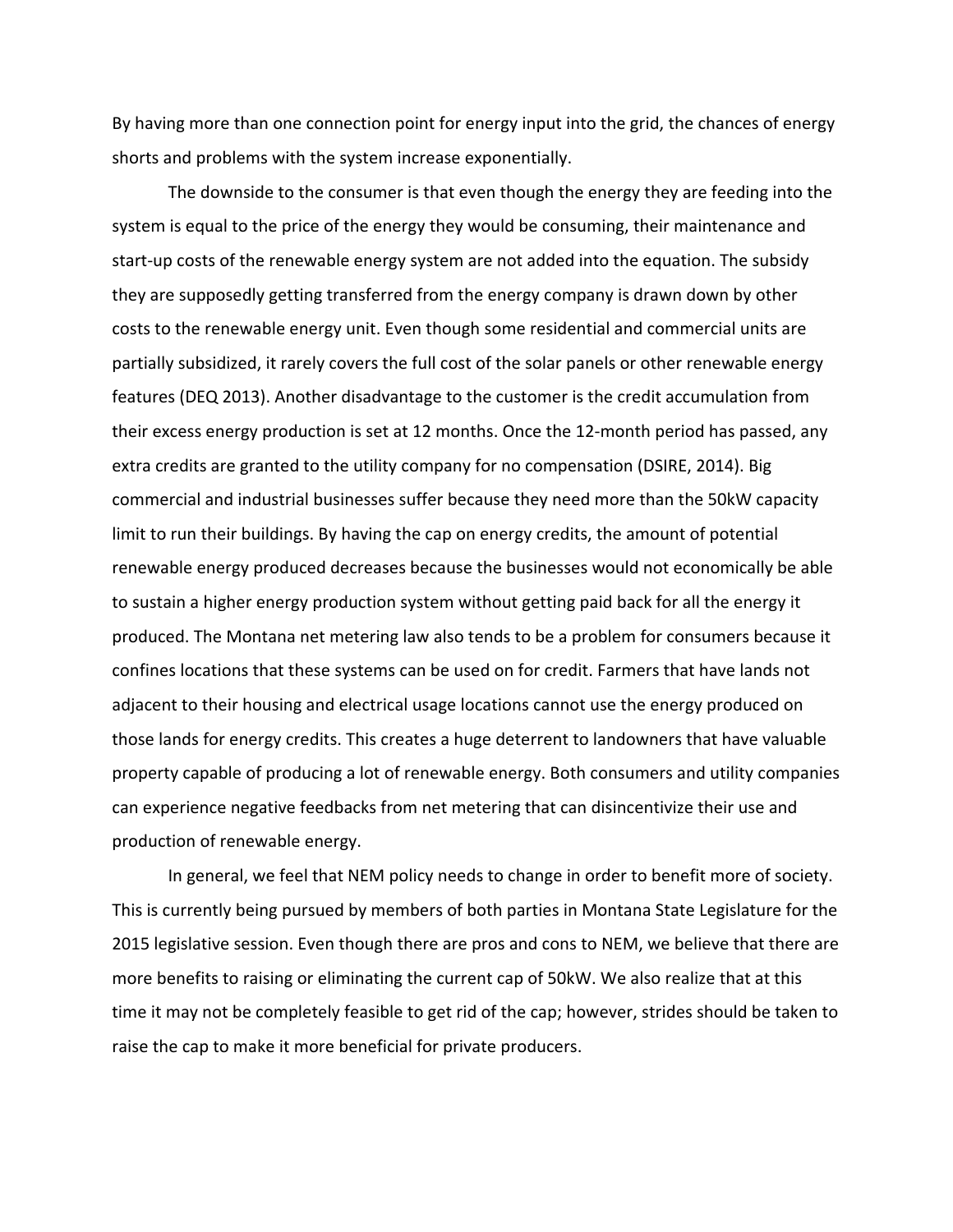# **Reference:**

 Adeyeye, Adenike, James Barrett, Jordan Diamond, Lisa Goldman, John Pendergrass, and Daniel  Schramm. 2009. *Estimating U.S. Government Subsidies to Energy Sources: 2002‐2008.* Washington, DC: Environmental Law Institute.

 Berry, Michael. 1994. Private Ownership Form and Productive Efficiency: Electric Cooperatives  versus Investor‐owned Utilities. *Journal of Regulatory Economics* 6.4: 399‐420.

 DEQ. 2014. Montana Incentives for Renewable Energy. Montana Department of Environmental Quality (DEQ). <u>http://www.deq.mt.gov/Energy/renewable/taxincentrenew.mcpx</u>

 DSIRE. 2014. DSIRE: Database of State Incentives for Renewables and Efficiency. U.S. Dept. of Energy.http://www.dsireusa.org/incentives/incentive.cfm?Incentive\_Code=MT05R&re=1&ee=0

 Durkay, Jocelyn. 2014. Net Metering: Policy Overview and State Legislative Updates. Net Metering: Policy Overview and State Legislative Updates. National Conference of State Legislatures.

 Ekundayo, D., S. Perera, C. Udeaja and Zhou, L. 2011. Towards Developing a Monetary Measure for Sustainable Building Projects: an Initial Concept. Proceedings of the ARCOM & LCI UK Doctoral Research Workshop, University of Northumbria at Newcastle, UK.

 Gupta, Navneet, R.K. Sharma, and Ashish Jasuja. 2009. Net Metering Concept: Revolution in Indian Power Scenario. International Journal of Applied Engineering Research. 4.10: 1877‐1885.

 N.A. 2013. Net Energy Metering: Consumers' Sweet Revenge, But At What Cost?. *Electricity Journal* 26.3: 4‐6.